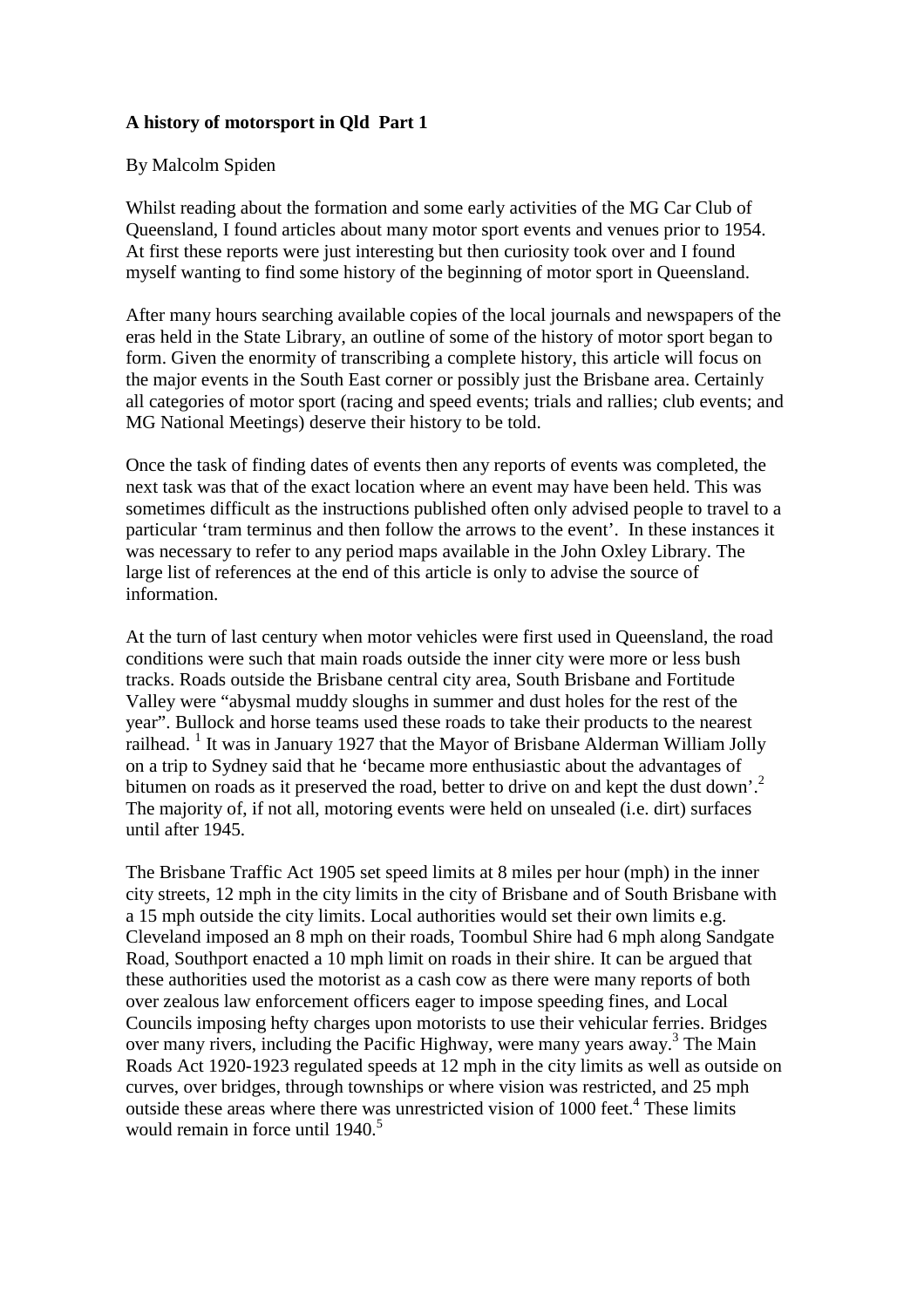Longhurst accredits the first motoring contest as occurring on 5 July 1905 as a wager of ₤5 between a Mr P. Clark of the AMP Society and Mr C.T. Hourn of the Singer Sewing Machine Company that either could drive from Maryborough to Gympie in under 5 hours. The time taken was 4 hours 45 minutes. The roads conditions, especially the latter part, were described as "scarcely fit for a horseman to travel on, much less for a motor car."<sup>6</sup>

Southern motoring clubs had begun to provide sporting events such as a motor meeting at Aspendale Park Victoria on 31 January 1903, the Dunlop Reliability Trial between Melbourne and Sydney in November 1905, a hill climb in Coogee Sydney in August 1906, a motor racing carnival at Sydney's Victoria Park Racecourse on 2 May 1908.<sup>7</sup> Even the local motor cycle club in Brisbane had been proactive in organising events with one held on the Woolloongabba bicycle track in the Brisbane Cricket Grounds with their focus being both social and competitive.<sup>8</sup> Thus taking their lead from other clubs, the first organized motor event was the motor gymkhana held on 30 May 1908 by the Automobile Club of Queensland (ACQ, and was to become the RACQ) which had to this time organised mainly social runs, with the "introduction of driving tests, speed judging, petrol consumption events etc quietly confined to the back shelf.".<sup>9</sup> On 27 September 1913 the ACQ organised a petrol consumption contest with another again on 4 July 1914 from Woolloongabba railway yard via Hemmant to Wynnum then Manly and return.<sup>10</sup> Until marque car clubs and sporting car clubs were established or dealerships undertook to conduct events, most competitive events reported in the media up to 1938 were those held by the RACQ.

The first organised speed event for motor cars in Queensland was the hill climb at Hamilton on 17 April 1915, the one and only event held at this venue. The start was in Cooksley Street alongside the fence to the Albion Park Paceway up to the corner of Queens and Toorak Roads. To record each car's time, officials at both start and finish line had line of sight and as each car crossed the finish an official waved a flag to alert the timekeepers at the start line. Overall results were determined by a formula in which each car's horsepower was multiplied by the time in seconds and divided by the tare weight in pounds. The ACQ would use this formula for their future events. These were also the days when competing vehicles carried passengers (to increase the weight handicap formula of the car), and drivers wore suits, ties and hats when competing.

There were two classes, class A for ACQ members only (12 competitors) and class B open to all motorists (18 competitors). Boyd Edkins, a Vauxhall dealer in Sydney, set the fastest time of 36.8 seconds in his 30.84 hp Vauxhall; however, given the formula, C.J. Munro (23.64 hp Vauxhall) won the day. Permission from the local authority would not have been difficult to obtain as motor sporting events (motor gymkhanas on 10 October 1914, 26 January 1916, 4 March 1916 and as a petrol consumption contest on 19 August 1916) were being used to raise donations for the fighting funds during World War I. Edkins had written to the ACQ requesting his prize money be donated to the Belgian Fund, and suggested the course be lengthened to about a mile.<sup>11</sup>

Subsequent major hill climb events were held at One Tree Hill (in the Mt Coot Tha Reserve), then at Mt Gravatt, and later at Whites Hill, all dirt surfaces. The first event at One Tree Hill was on 27 May 1916 with the start near the bridge at Simpsons Pocket and Gordons Farm below the gates into the reserve with the finish at the Summit.<sup>12</sup> For the timing system, a field telephone system was laid to connect the start and finish line